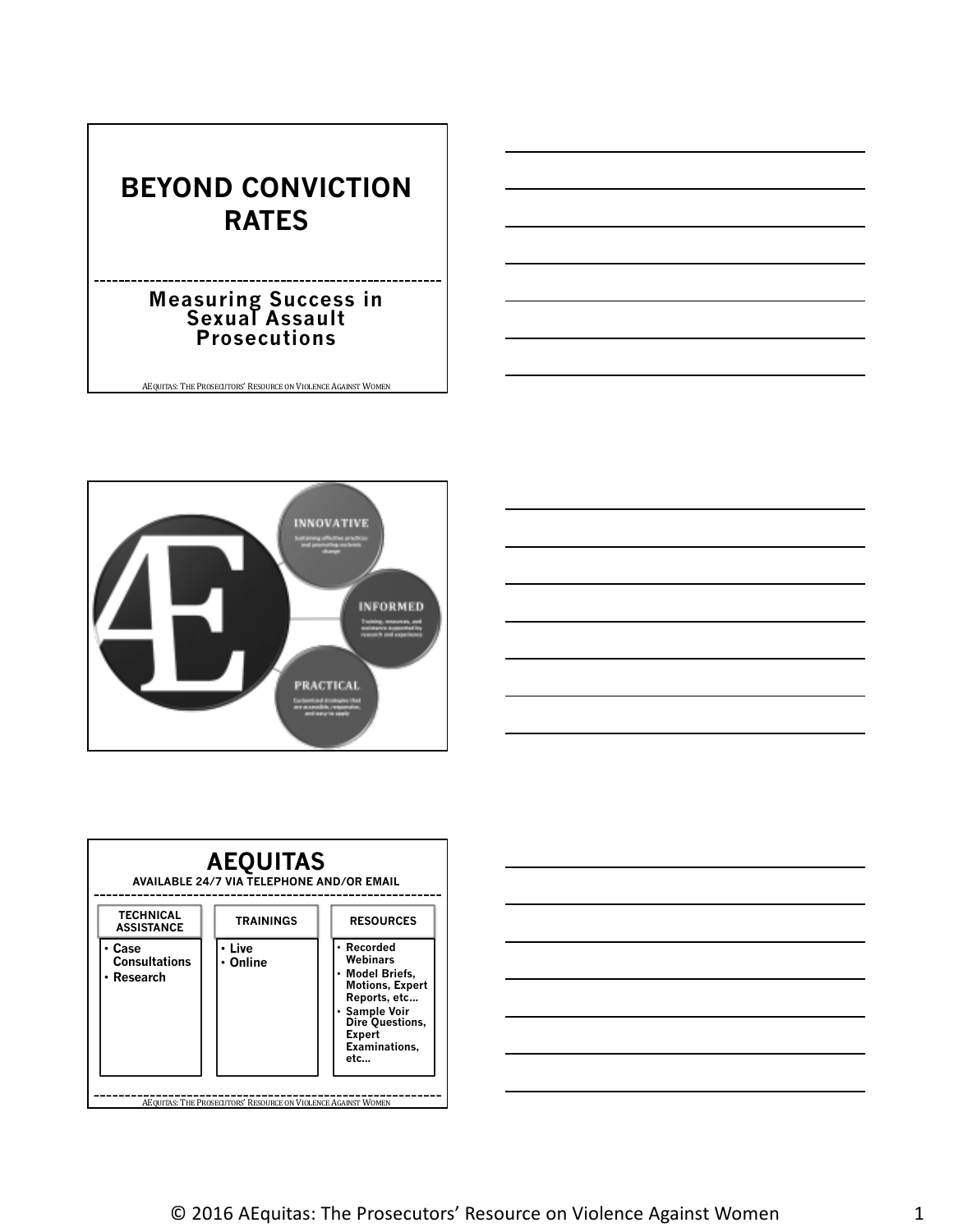## **SUPPORT**

This project was supported by Grant No. 2009-TA-AX-K024 awardéd by<br>the U.S. Department of Justice, Office on Violence Against Women (OVW). The opinions, findings,<br>conclusions, and recommendations expressed in this presentation are those of the authors, and do not necessarily reflect the views of OVW.

AEQUITAS: THE PROSECUTORS' RESOURCE ON VIOLENCE AGAINST WOMEN

**FAIR USE**

This presentation includes the creative work of others. This property is being used by permission or under claim of "fair use" (17 USC § 107). This presentation was created pursuant to fair use guidelines, and further use or distribution is prohibited.

**ACQUITAS:** THE PROSECUTORS' RESOURCE ON VIOLENCE AGAINST WOMEN

**"WHAT'S YOUR CONVICTION RATE?"**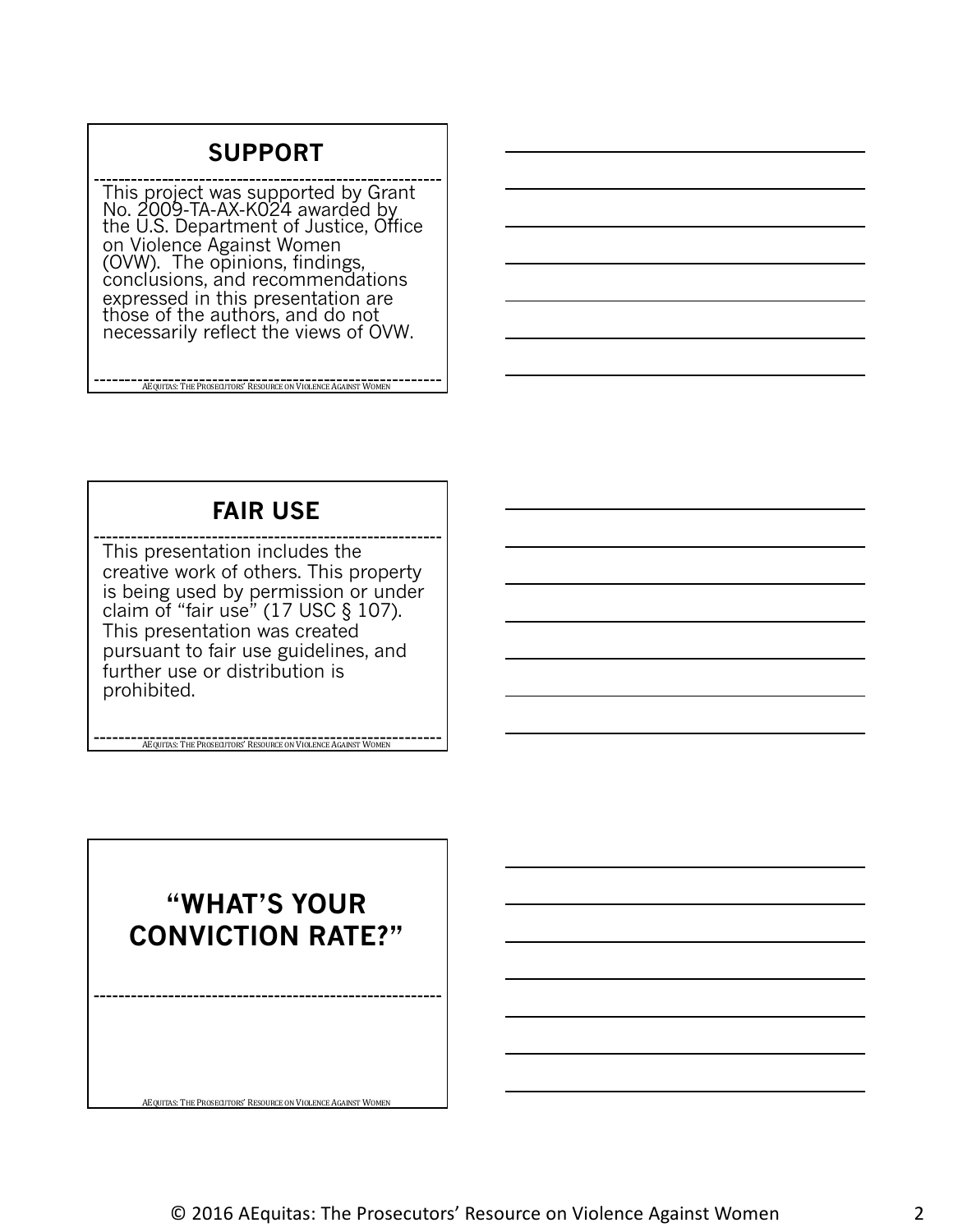

#### **IF NOT CONVICTIONS, THEN WHAT?**

What other ways can you measure success when you work on sexual assault cases?

- Prosecutors?
- Law Enforcement?
- Service Providers?
- Advocates?
- Others?

**AEQUITAS:** THE PROSECUTORS' RESOURCE ON VIOLENCE AGAINST WOMEN

#### **HOW IS YOUR SUCCESS MEASURED?**

**AEQUITAS:** THE PROSECUTORS' RESOURCE ON VIOLENCE AGAINST WOMEN

◉Data collection

- ●What type?
- ◉Performance reviews
- ◉Victim input
- ◉Not at all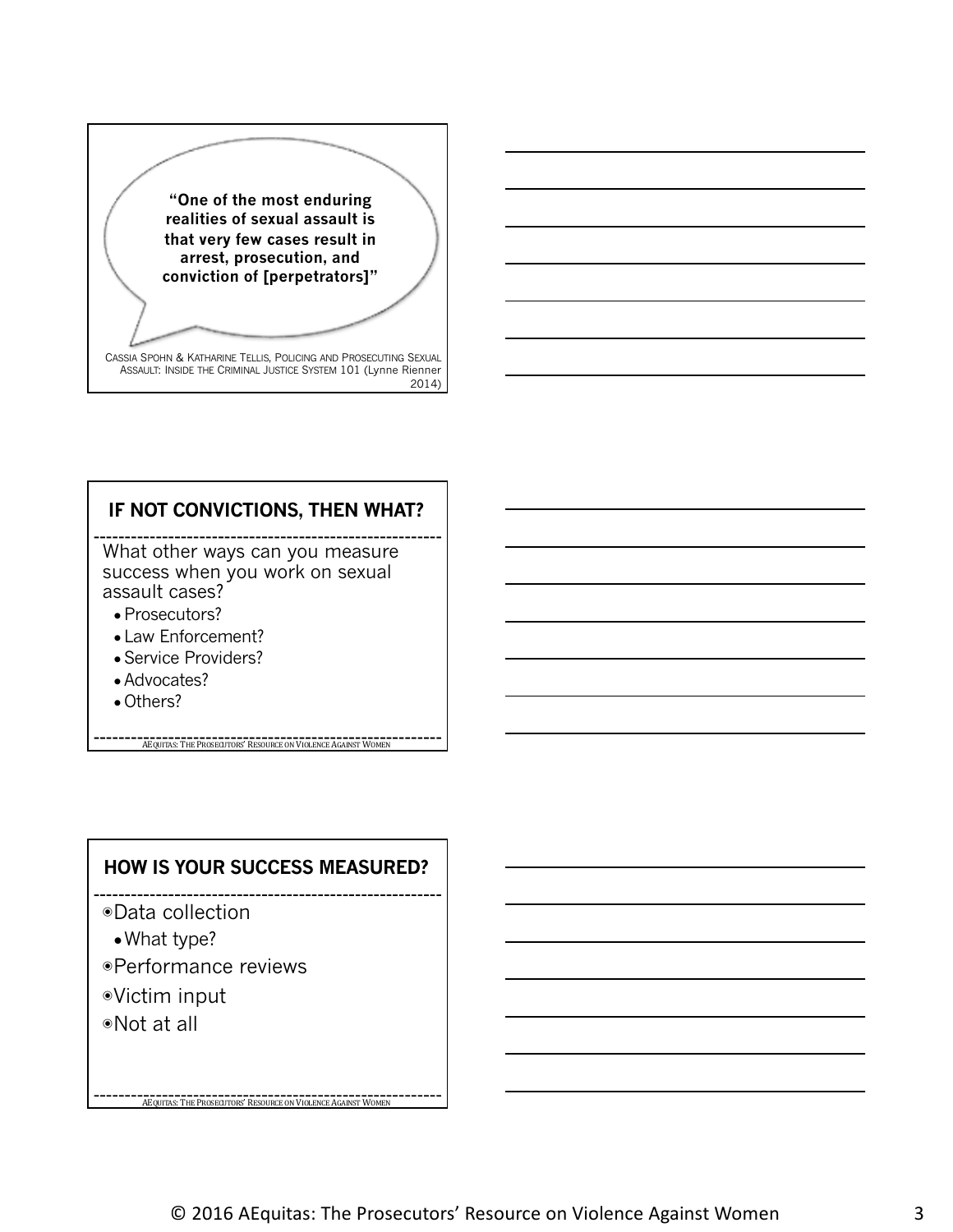# **Are sexual assault cases a priority?**

AEQUITAS: THE PROSECUTORS' RESOURCE ON VIOLENCE AGAINST WOMEN

**How do you define success in sexual assault cases?**

**What is the desired outcome?**

AEQUITAS: THE PROSECUTORS' RESOURCE ON VIOLENCE AGAINST WOMEN

AEQUITAS: THE PROSECUTORS' RESOURCE ON VIOLENCE AGAINST WOMEN

© 2016 AEquitas: The Prosecutors' Resource on Violence Against Women 4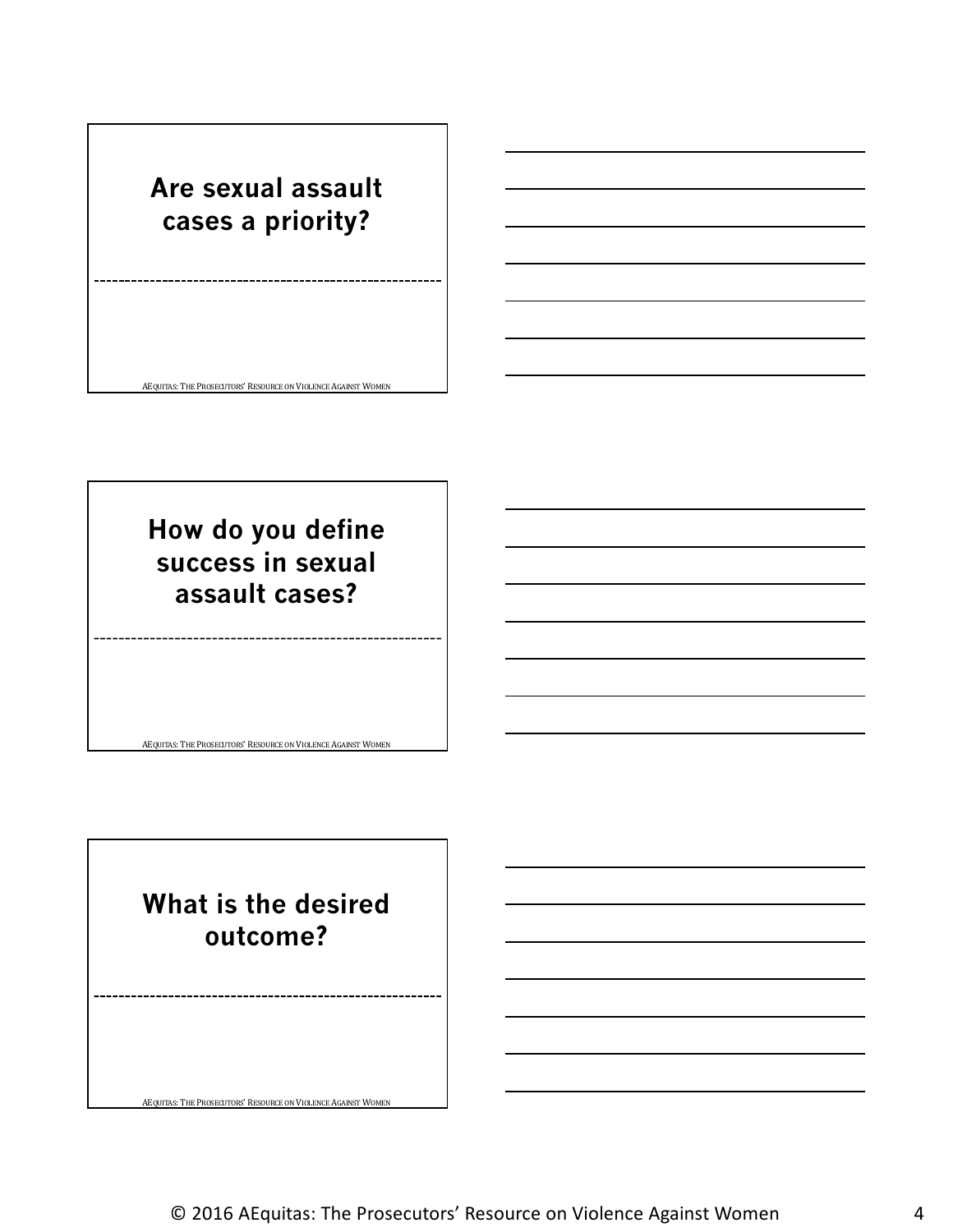## **DESIRED OUTCOME**

- ◉Conviction on the lead charge or other charges ?
- ◉Victim safety?
- ◉Victim's voice being heard?
- ◉Punishing the offender?
- ◉Community awareness?

**AEQUITAS:** THE PROSECUTORS' RESOURCE ON VIOLENCE AGAINST WOMEN

#### **DESIRED OUTCOME CONT'D**

- ◉Creating a record?
- ◉Reducing the likelihood for reoffense?
- ◉Some combination of all of these, or something else entirely?

**ACQUITAS:** THE PROSECUTORS' RESOURCE ON VIOLENCE AGAINST WOMEN

**What are some practices that may increase success in sexual assault prosecutions?**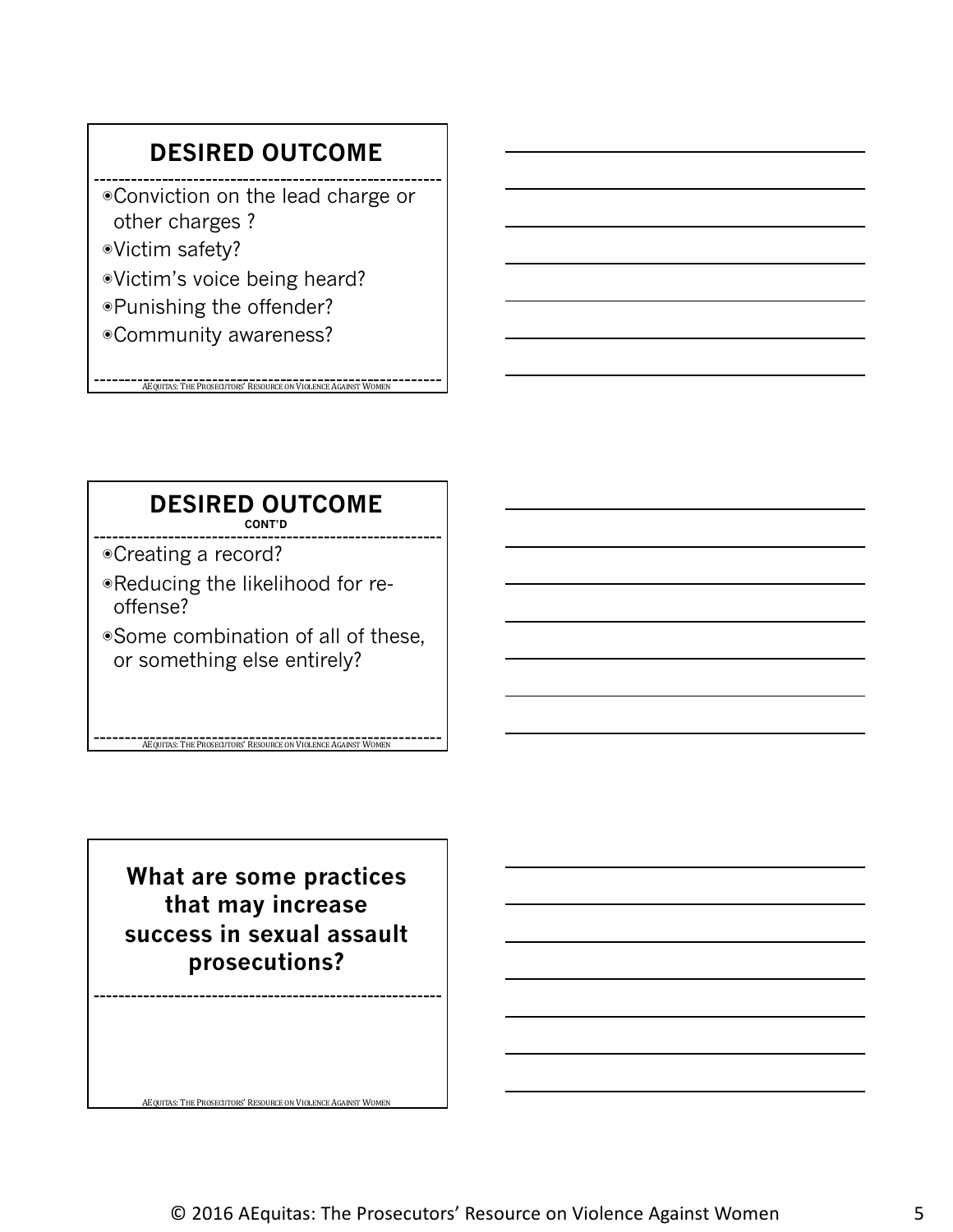









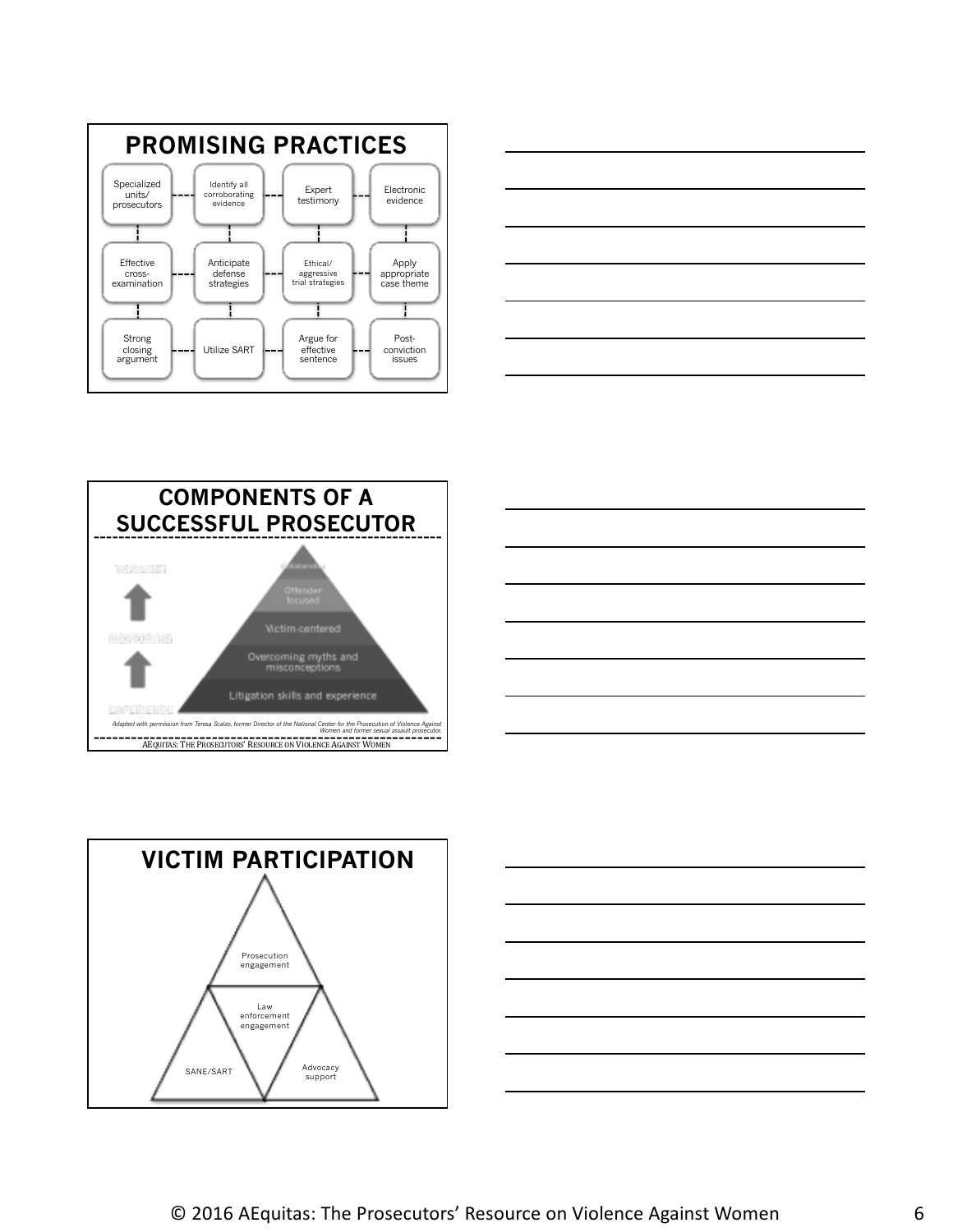# **What about conviction rates?**

AEQUITAS: THE PROSECUTORS' RESOURCE ON VIOLENCE AGAINST WOMEN

| <b>CONVICTION RATES</b>                                                          |                                                                                                                                                                                                                                  |  |
|----------------------------------------------------------------------------------|----------------------------------------------------------------------------------------------------------------------------------------------------------------------------------------------------------------------------------|--|
| TELL US                                                                          | <b>DON'T TELL US</b>                                                                                                                                                                                                             |  |
| Jury determined<br>prosecution proved<br>the charge beyond<br>a reasonable doubt | ◉ Number of cases<br>investigated v.<br>charged<br>· Number of cases pled<br>• Charges pled to<br>· Dispositions of closed<br>cases prior to trial<br>• Number of cases<br>dropped<br>· Victim "satisfaction"<br>• Victim safety |  |
| AEQUITAS: THE PROSECUTORS' RESOURCE ON VIOLENCE AGAINST WOMEN                    |                                                                                                                                                                                                                                  |  |

#### **OTHER ISSUES WITH CONVICTION RATES**

- 1. Differentiate between a conviction after a jury trial, a conviction after a bench trial, and a guilty plea?
- 2. Guilty as charged or lesser?
- 3. How is data collected?
- 4. Affect on institutional morale?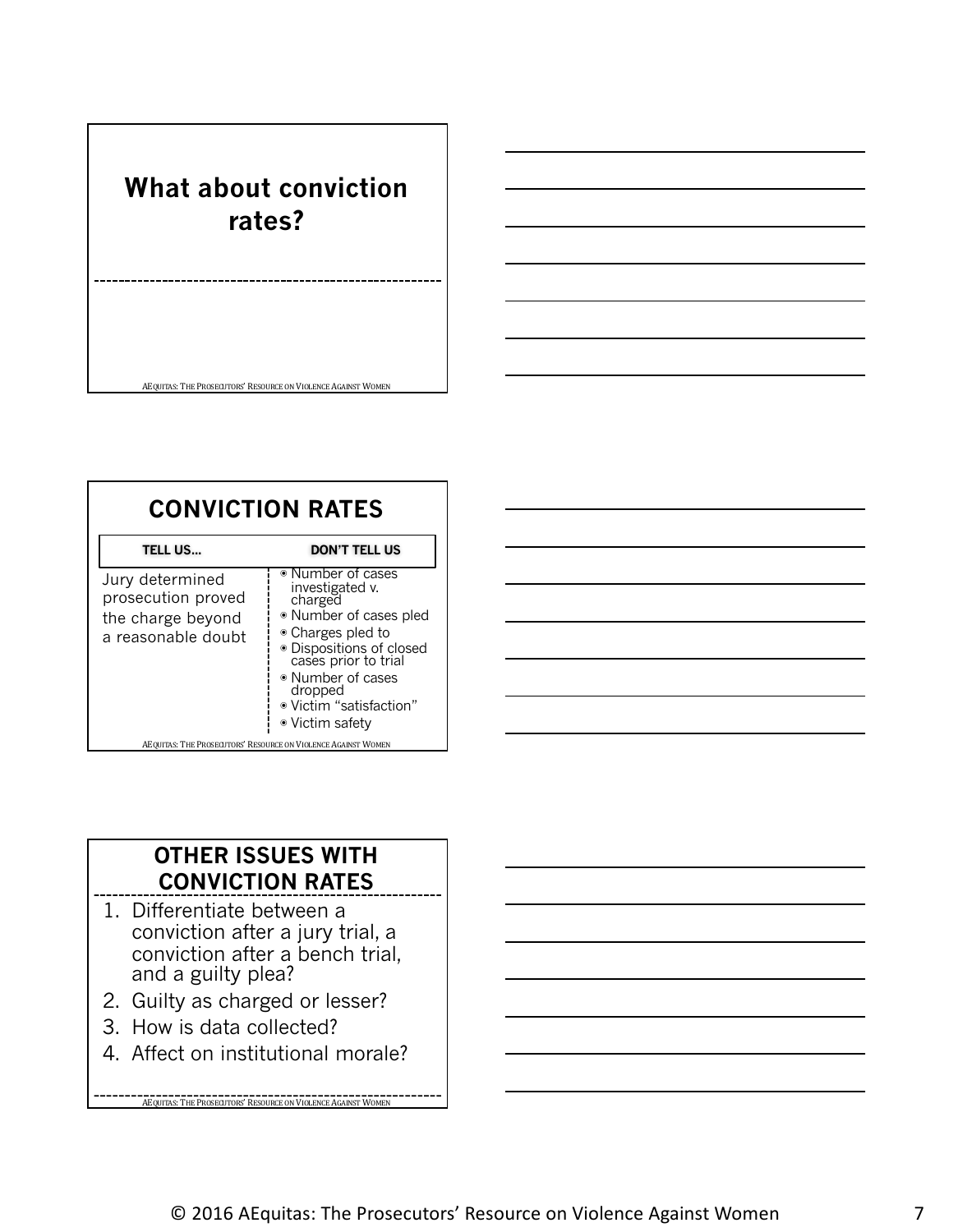# **DO CONVICTION RATES…**

- ◉Accurately measure outcomes?
- ◉Tell us about the complexity of the cases?
- ◉Help us assess whether we are being responsive to victims' needs?
- ◉Reveal anything about whether prosecutors are aggressively pursuing all sexual assault cases?

AEQUITAS: THE PROSECUTORS' RESOURCE ON VIOLENCE AGAINST WOMEN





# **If not conviction rates, what?**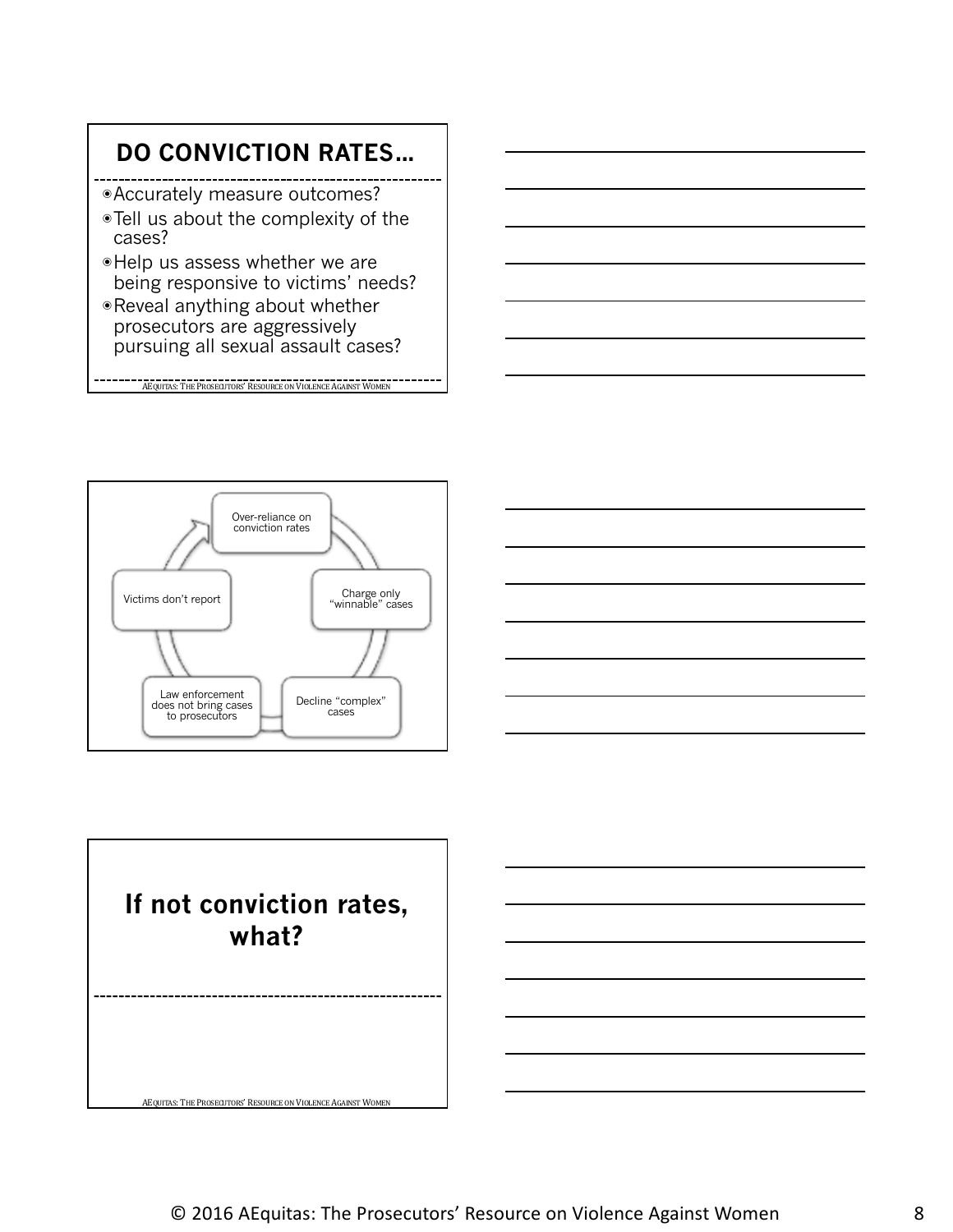### (thing them thing-in think (thingk) v. hink (thingk) ponder: Think ondering

#### **How Can We Measure Prosecutor Performance?**

AEQUITAS: THE PROSECUTORS' RESOURCE ON VIOLENCE AGAINST WOMEN

#### **WHAT ARE PERFORMANCE MEASURES?**

- ◉Define what is expected of an organization or an individual
- ◉Way to understand quantitatively business processes, products, and services

**AEQUITAS:** THE PROSECUTORS' RESOURCE ON VIOLENCE AGAINST WOMEN

◉A target that you strive for

## **WHAT AREN'T THEY?**

- ◉One-time snapshots of effectiveness
- ◉Outcome evaluations: guilty verdicts
- ◉Cause-and-effect determinants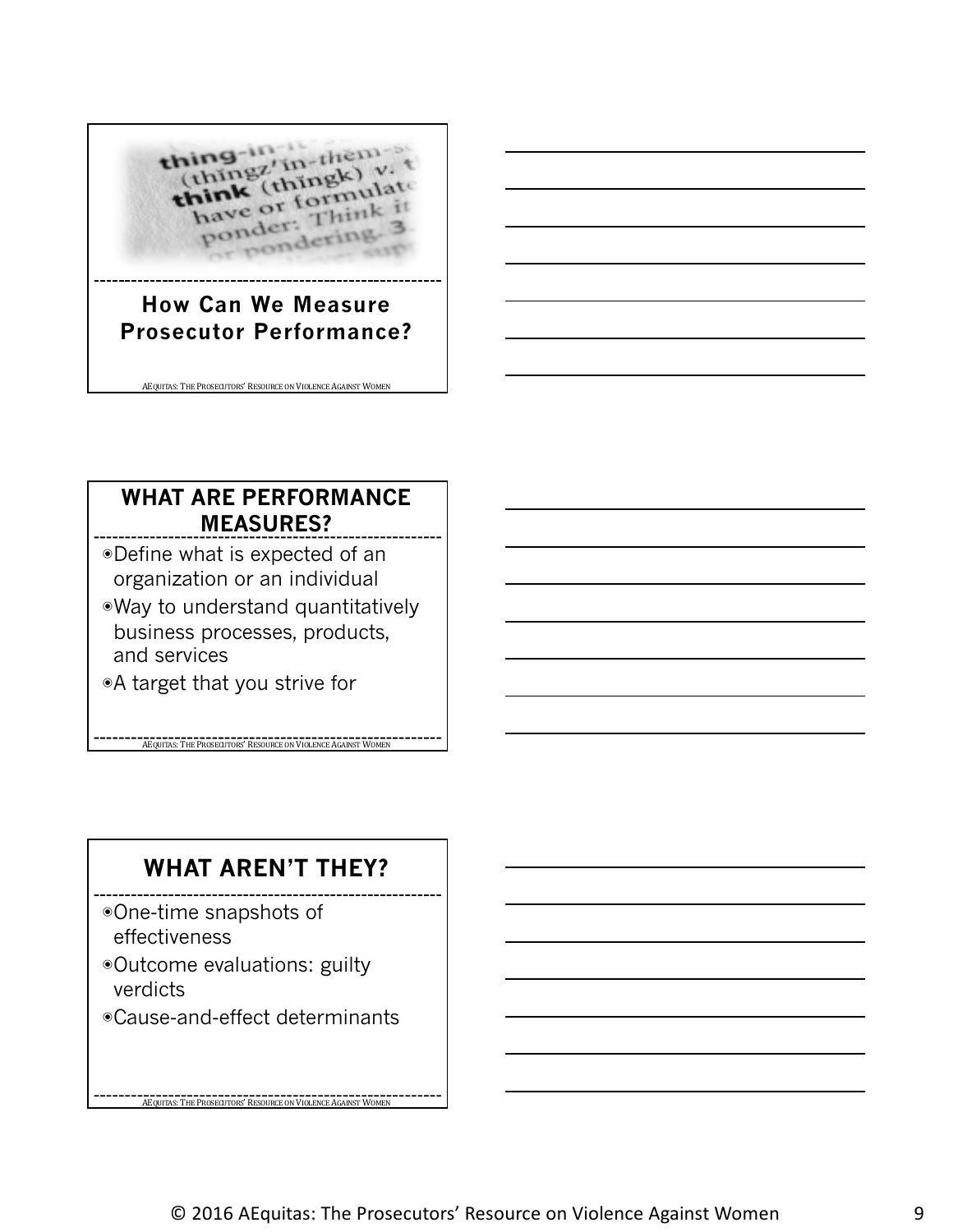



| <b>MEASURES FOR PROSECUTORS</b>                                                                                       |                                                                                                                                               |  |
|-----------------------------------------------------------------------------------------------------------------------|-----------------------------------------------------------------------------------------------------------------------------------------------|--|
| <b>OFFICE-LEVEL</b>                                                                                                   | INDIVIDUAL-LEVEL                                                                                                                              |  |
| ⊕How well the office<br>performs overall<br>relative to the<br>intended<br>outcomes<br>⊕Processes in the<br>aggregate | $\bullet$ Individual<br>contribution to<br>overall outcomes<br>$\bullet$ Adherence to<br>processes<br>• Skills, capacity,<br>and capabilities |  |
| AEQUITAS: THE PROSECUTORS' RESOURCE ON VIOLENCE AGAINST WOMEN                                                         |                                                                                                                                               |  |



## **PROSECUTION PERFORMANCE MEASUREMENT PROJECT**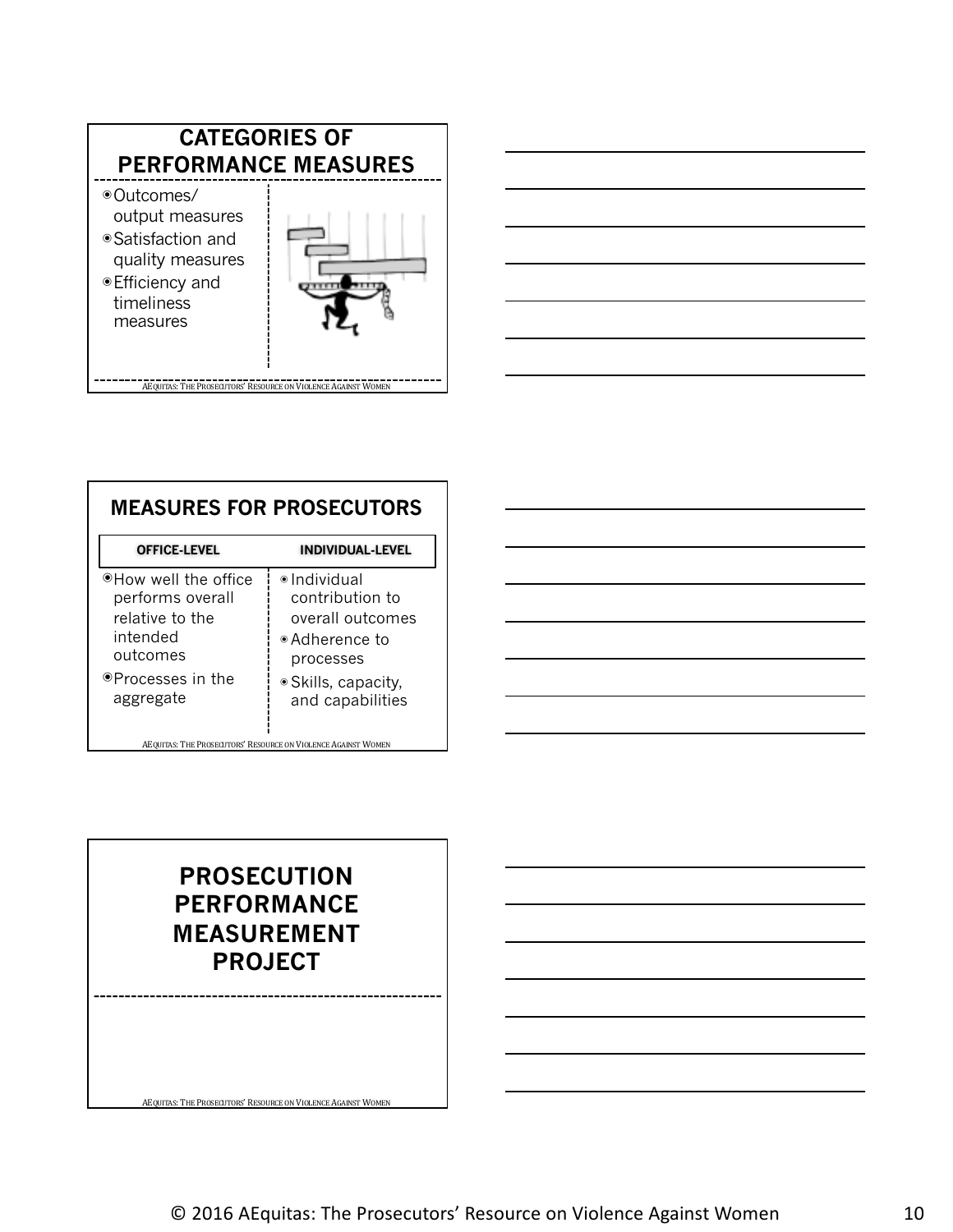



# **What is the right outcome in prosecution?**

## **Accountability**

AEQUITAS: THE PROSECUTORS' RESOURCE ON VIOLENCE AGAINST WOMEN

## **ACCOUNTABILITY MEASURES**

What is the goal in sexual violence cases?

- ●Punishment / retribution
- ●Deterrence
- ●Rehabilitation
- Restoration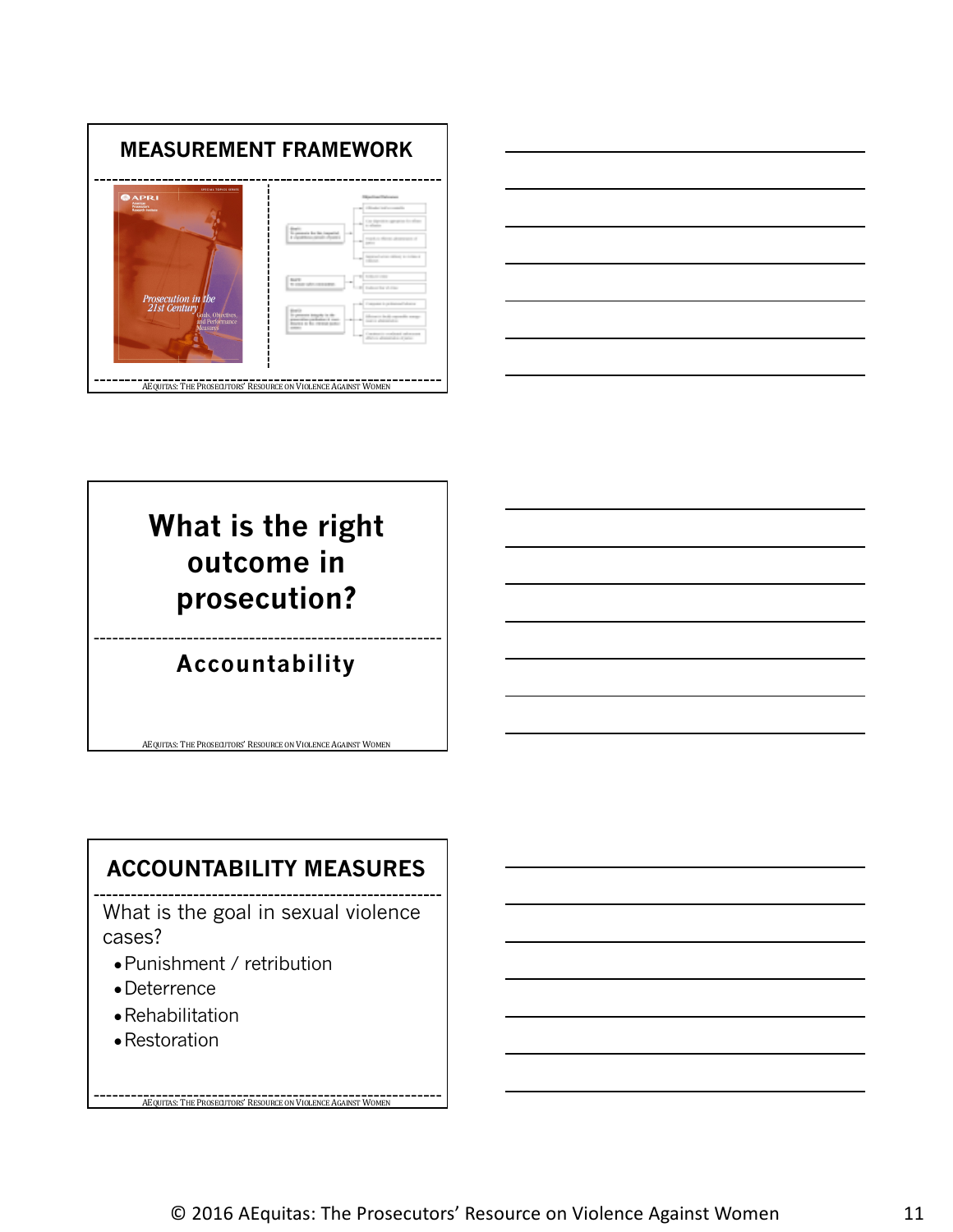| <b>POSSIBLE MEASURES</b>                                               |                                  |  |
|------------------------------------------------------------------------|----------------------------------|--|
| <b>PUNISHMENT /</b><br><b>RETRIBUTION</b>                              | <b>DETERRENCE</b>                |  |
| ⊕Incarceration<br>● Cases receiving<br>maximum penalty<br>⊕Convictions | ● Timeliness of<br>adjudication  |  |
|                                                                        | • Certainty of<br>consequences   |  |
|                                                                        | · Length/severity of<br>sentence |  |
|                                                                        | ● Incarceration                  |  |
| AEQUITAS: THE PROSECUTORS' RESOURCE ON VIOLENCE AGAINST WOMEN          |                                  |  |



| <b>POSSIBLE MEASURES</b><br><b>CONT'D</b>                                                   |                                                 |  |
|---------------------------------------------------------------------------------------------|-------------------------------------------------|--|
| <b>REHABILITATION</b>                                                                       | <b>RESTORATION</b>                              |  |
| ● Offenders placed<br>in treatment                                                          | $\bullet$ Victim satisfaction<br>•Victim safety |  |
| ⊕Assessment of<br>treatment needs<br>and consideration<br>of victim and<br>community safety | $\bullet$ Restitution                           |  |
| ⊕Recidivism<br>AEQUITAS: THE PROSECUTORS' RESOURCE ON VIOLENCE AGAINST WOMEN                |                                                 |  |





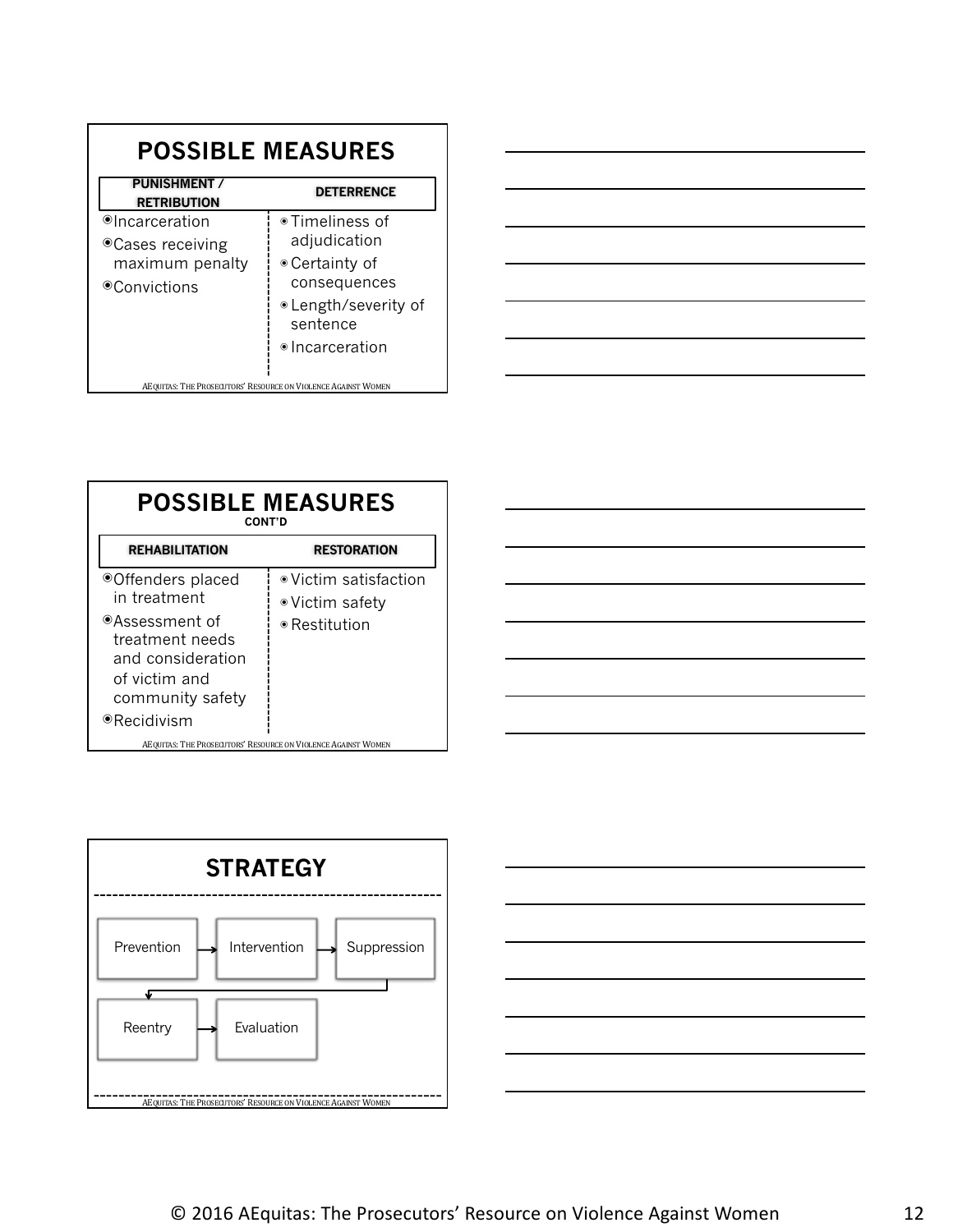## **PREVENTION**

- ◉Outreach to the community
- ◉Education
- ◉Myth-busting
- ◉Safety
- ◉Consent

## **INTERVENTION**

**AEQUITAS:** THE PROSECUTORS' RESOURCE ON VIOLENCE AGAINST WOMEN

- ◉Outreach to victims
- ◉Confidential advocacy
- ◉Increased reporting
- ◉Access to counseling

## **SUPPRESSION**

**AEQUITAS: THE PROSECUTORS' RESOURCE ON VIOLENCE AGAINST WOMEN** 

**ACQUITAS:** THE PROSECUTORS' RESOURCE ON VIOLENCE AGAINST WOMEN

◉Collaboration with allied professionals

- ◉Thorough investigations
- ◉Aggressive prosecution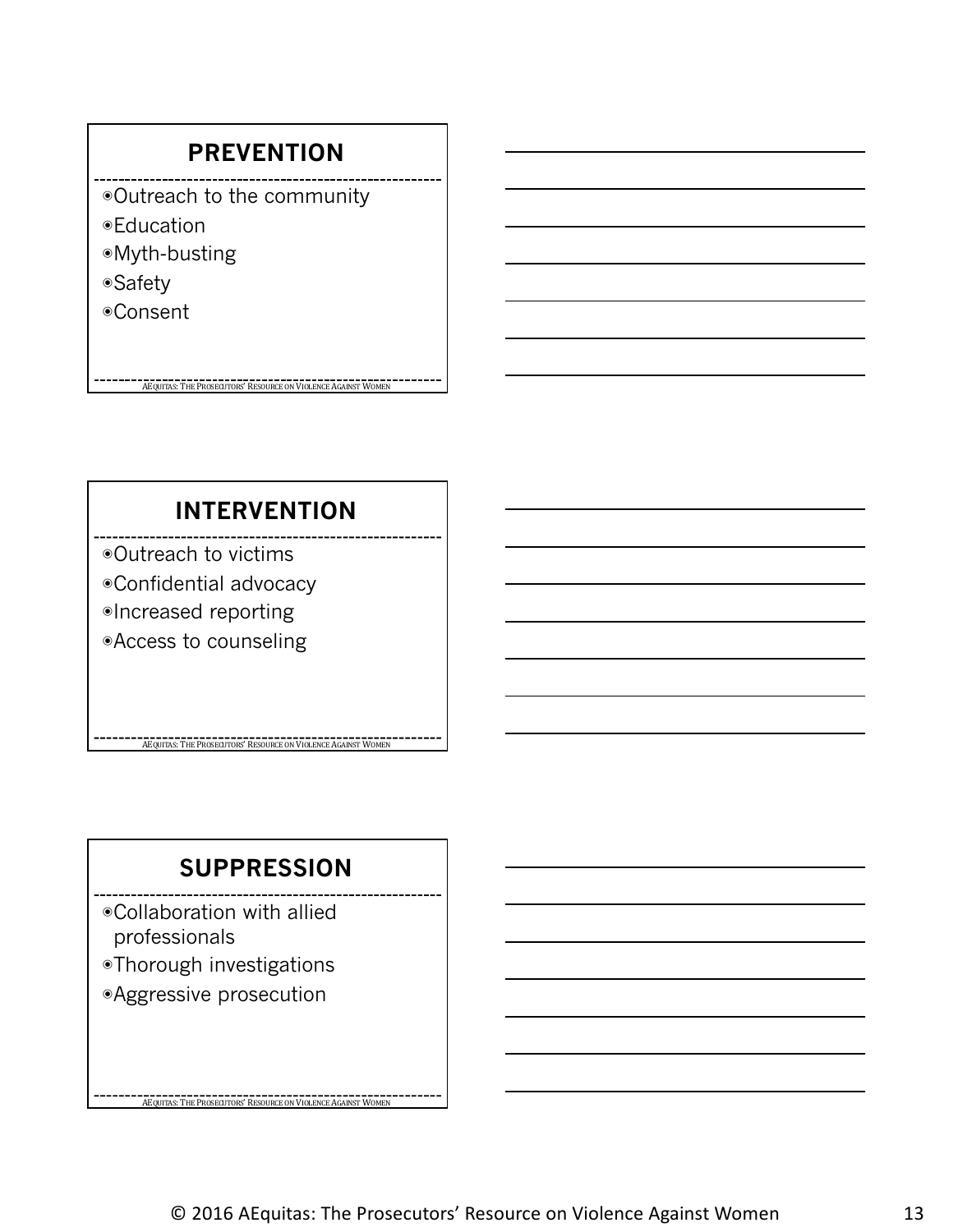## **REENTRY**

◉Meaningful sentencing ◉Intensive probation/parole ◉Monitoring

## **EVALUATION**

AEQUITAS: THE PROSECUTORS' RESOURCE ON VIOLENCE AGAINST WOMEN

◉Audit practices

◉Interview allied professionals

◉Canvas victim experiences

◉Gather statistics

## **GOING FORWARD**

**AEQUITAS: THE PROSECUTORS' RESOURCE ON VIOLENCE AGAINST WOMEN** 

◉Institute prosecution practices that apply to individuals and can be adopted office-wide

- ◉Integrate existing data into performance measures and partner with researchers
- ◉Develop transparent policies that support victims and are aimed at holding offenders accountable